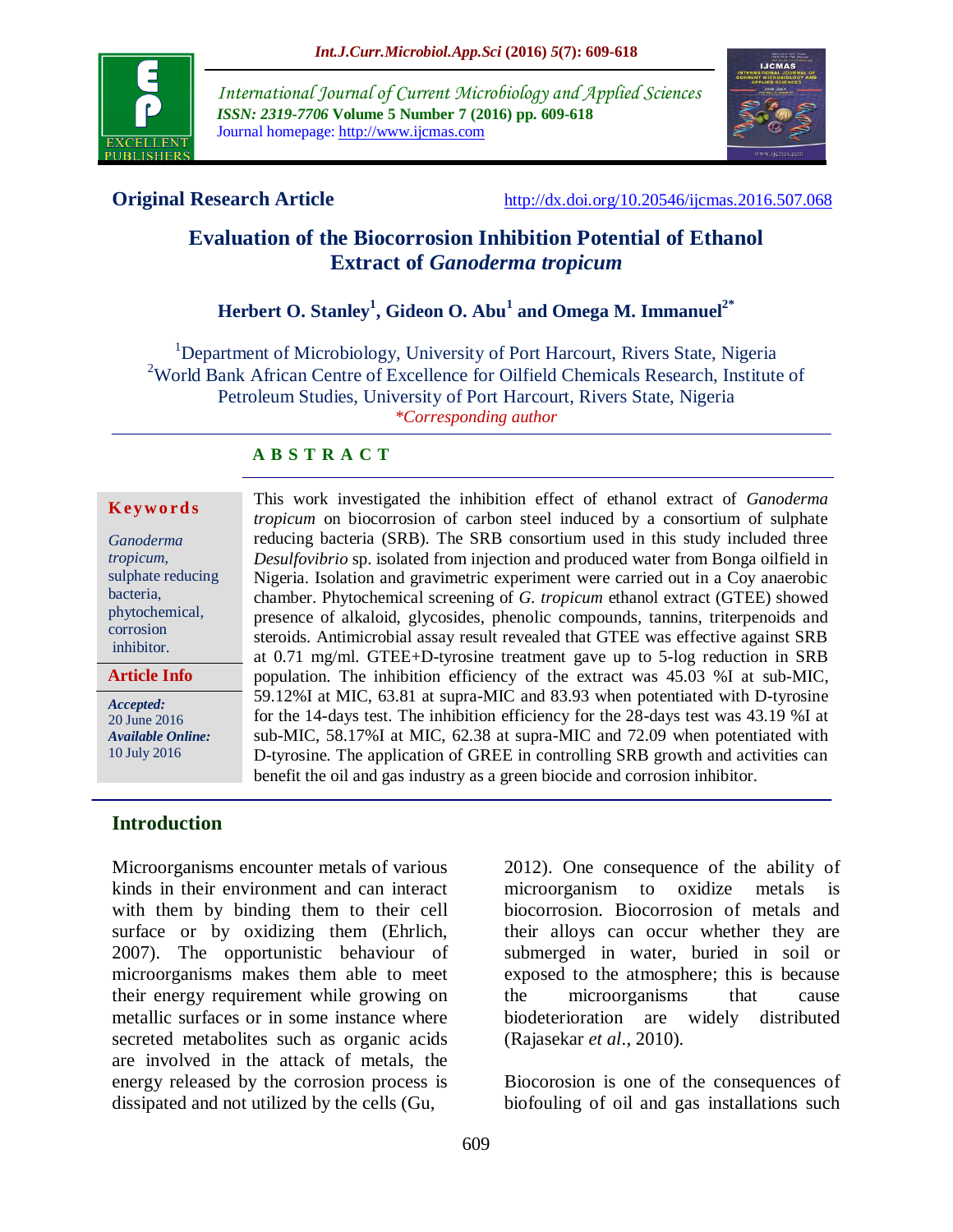as pipelines, cooling circuits, production lines, injections lines and storage tanks. It brings irreversible deleterious changes in intrinsic properties of materials and can be particularly problematic in submerged pipelines and storage tanks, with great potential to cause environmental pollution. SRB are the most often reported culprits in biocorrosion. They cause biocorrosion of oil and gas facilities, notably the mesophilic SRB by the corrosive action of  $H_2S$  which they produce during sulphate respiration (Videla 2003; Wolicka and Borkowski, 2012; Cortás *et al*., 2012).

Physical and chemical measures are generally employed to keep industrial systems free from fouling agents, so as to prevent or control biocorrosion. Flushing (pigging) is perhaps the simplest physical approach, although of limited efficacy. A major biocorrosion prevention and control strategy for pipelines is by applying physical barriers between the environment and the pipes, in forms of coatings. Alumina and alumina nitride ceramics for use as structural materials in place of the expensive and yet fouling and biocorrosion susceptible steel structures have been proposed (Abu and Owate, 2003). With reference to chemical prevention and control of biocorrosion, the strategy is to introduce corrosion inhibitors and biocides into the oil and gas facility. Acetylenic alcohols and amines are commonly used corrosion inhibitor blends. Other compounds that have been used include nitrogen hetero-cyclic compounds, ammonia, morpholine, substituted thioureas and thiophenols.

The objective of using biocide in corrosion prevention and control is to prevent the growth and activities of microorganisms that influence corrosion. Most of the biocides available for biocorrosion control are ineffective against microbial biofims. This is

mainly because some microorganisms in biofilms are shielded from the actions of biocides by the protective extracellular polymeric substances (EPS) coverings and extracellular enzymes present in the matrix (Suci *et al*., 1994; Anderson and O'Toole, 2008). New strategies in controlling biocorrosion are centered on keeping the microorganisms from forming biofilms, or by dispersing them from biofilms to render them more susceptible to the biocide. Ethylenediamine-N, N'-disuccinic acid (EDDS) and D-amino acids have been advocated for use as biofilm dispersal agents and biocide enhancers (Xu *et al*., 2013).

Mushroom extracts are excellent source of antimicrobial agents (Wasser and Weis, 1999). Bioactive substances namely ganomycins and ganoderic acid have been identified in *Ganoderma* sp. (Mothana *et al*., 2000; Chin *et al*., 2011; Chong *et al*., 2014). Results have also shown that some edible mushrooms are employed by traditional healers in the treatment of many infections (Etim *et al*., 2012). However, the use of mushroom extracts against SRB has not been reported in available literatures. The objective of this study was to investigate the efficacy of ethanol extract of *Ganoderma tropicum* as an antimicrobial and anticorrosion material.

# **Materials and Methods**

## **Plant collection and extraction**

Fruit bodies of *G tropicum* were obtained from the Abuja campus of the University of Port Harcourt and identified at the Department of Plant Science Herbarium of the university, where voucher specimen was deposited. Extraction process was according to Okoro (2011) with modifications. Fruit bodies of *G. tropicum* were washed with distilled water and sun-dried for 7 days after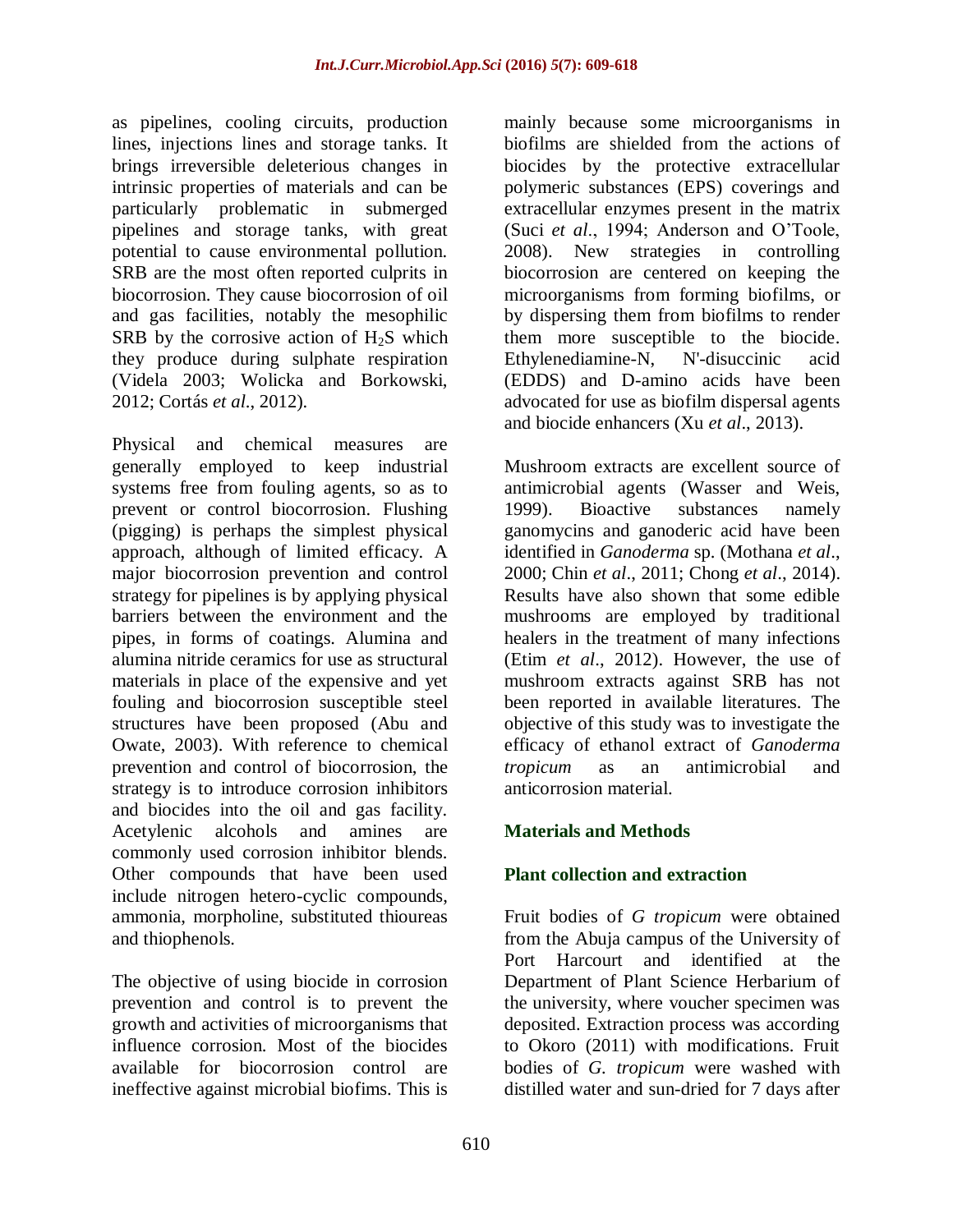which they were oven-dried for 15 minutes at 40°C. One hundred grammes (100g) of the dried fruit bodies were placed in 250 ml Erlenmeyer flasks containing 150 ml of 95% ethanol. The content was stirred gently using stirring rod, corked and kept in the laboratory for 72 hours. Filtration was done using Whatman filter paper No.1. The flasks with their contents were transferred into a water bath adjusted to 60°C to evaporate all the solvent and concentrate the extracts. Extracts were used to prepare the test solutions by dissolving appropriate masses of the extract from  $(0.2mg - 3.0mg)$  in 1 ml of distilled water.

# **Preliminary phytochemical screening**

Procedure for phytochemical screening of extract for presence of alkaloids, flavonoids, phenolic compounds, tannins, glycosides, protein, triterpenoids and steroids was according to Shah *et al*. (2014).

## **Fourier Transform Infra Red (FTIR) Spectroscopy**

Fourier Transform Infrared (FTIR) Spectroscopy (Perkin Elmer Spectrum BX11) analysis was carried out to confirm presence of functional groups representative of constituents. Extracts were mixed with KBr and made into a tablet before fixing to the FTIR sample plate. Absorption peaks were measured at 350 to 4000 wavenumbers  $cm^{-1}$ . The absorption spectra bands gave interpretations of the chemical constituents of the extracts.

# **Isolation of SRB**

Isolation of SRB was done using modified Postgate B medium containing in 1 litre: 1.0 g, CaSO<sub>4</sub>, 1.0 g NH<sub>4</sub>Cl, 0.5 g KH<sub>2</sub>PO<sub>4</sub>, 2.0 g MgSO4.7H2O, 1.0 g Na2SO4, 5.0 mL sodium lactate 60%, 1.0 g yeast extract, 0.1 g

ascorbic acid, 0.1 g sodium thioglycolate,  $0.5$  g FeSO<sub>4</sub>.7H<sub>2</sub>O, 1.0g sodium sulphate, 25 g sodium chloride and 15 g agar. The pH was adjusted by the addition of 5M NaOH to make the final pH of the medium 7.0. The ferrous salt was sterilized separately and added to medium after cooling immediately before use. Nine millilitres (9 ml) of culture broth was dispensed into sterile 10 ml screw capped tubes. One millilitre (1) ml of sample was directly used as inoculum. Repeated sub-culturing in solid medium was carried out to obtain pure culture of isolates. All tubes were observed for blackening by SRB due to  $H_2S$  formation after 7 days of incubation at 30  $^{\circ}$ C. Incubation was done in a Coy anaerobic chamber.

## **Antimicrobial Assay of Extracts**

The procedure followed for antimicrobial assay was according to Korenblum *et al*. (2013) with modification. The minimum inhibitory concentration (MIC) and the minimum bactericidal concentration (MBC) of extract were determined to establish if the extract is bactericidal or bacteriostatic. Enhancement of antimicrobial activity of extract was carried out using D-tyrosine (Sigma-Aldrich).

# **Gravimetric Experiment**

Carbon steel coupons (0.1% C, 0.4% Mn, 0.03 % S, 0.06 % P and balance Fe) of dimension 4.5 cm $\times$  1.0 cm $\times$  0.23 cm, were smoothly polished using emery paper, cleaned briefly in 18% HCl, neutralized in sodium bicarbonate, washed with distilled water, rinsed in acetone, air dried and weighed using a digital weighing balance Citizen CY-204 with readabilty of 0.0001 g. Metal coupons were conditioned using MIC of extracts for 24 h before placement into 10 ml screw cap tubes Korenblum *et al*. (2013). Two millilitres (2 ml) of seed culture of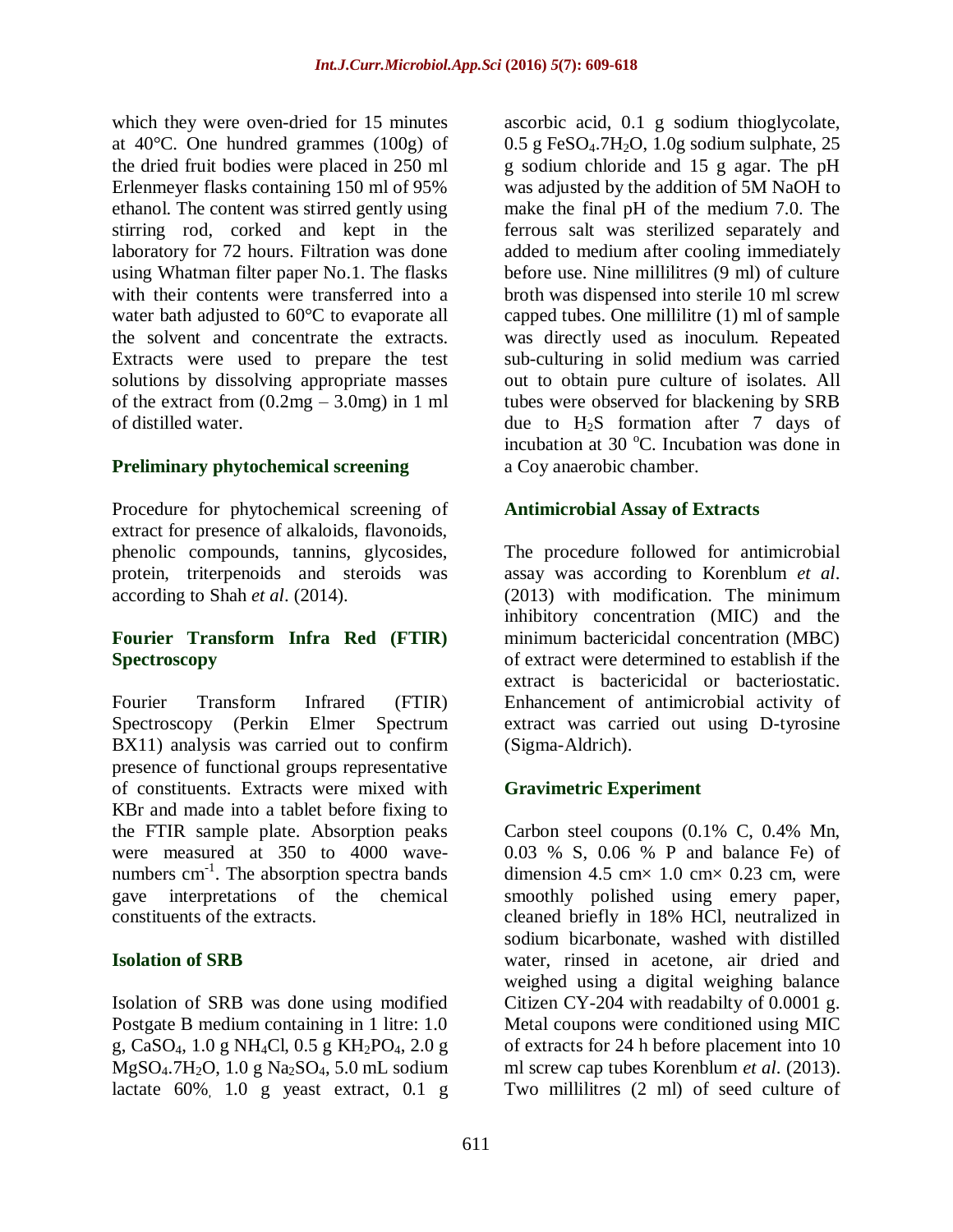SRB consortium was transferred into the tubes and filled to the brim with Postgate B growth medium under nitrogen purging. Blank control was untreated coupon in medium not inoculated with SRB cells. Cell control was untreated coupon in medium inoculated with SRB cells. At the end of the 14 and 28 days test period, metal coupons were cleansed briefly in acid, neutralized with sodium bicarbonate, rinsed in acetone, air dried and reweighed. Changes in weight were recorded. Experiments were performed in triplicate and the mean values of the weight loss were reported. Corrosion rate (CR) was calculated in milli-inch per year (mpy) using equation 1. The inhibition efficiency (%*I*) was be calculated as shown in equation 2.

$$
R = KW/DAT \tag{1}
$$

Where  $K =$  rate constant 22,300;  $W =$ weight loss in grammes;  $D =$  density in gcm <sup>3</sup>, A = exposed area in in.<sup>2</sup> and T = time of exposure in days

$$
(\%I) = 100 [1 - (\text{W}_2/\text{W}_1)] \qquad (2)
$$

Where  $W_1$  is the corrosion rate in the absence of the inhibitor,  $W_2$  is the corrosion rate in the presence of the inhibitor.

#### **Results and Discussion**

#### **SRB isolates**

The isolates were identified as *Desulfovibrio* sp. on the basis of their cell morphology, motility, Gram reaction and presence of spores. The isolates were motile, vibroshaped, Gram-negative, non-spore forming mesosophiles. *Desulfovibrio* sp. is among the easily cultivatable mesophilic SRB isolated from oilfields (Youssef *et al*., 1999).

### **Phytochemical screening**

Phytochemical analysis of *G. tropicum* ethanol extract (GTEE) indicated the presence of alkaloid, glycosides, triterpenoids, tannins and phenolics as constituents (Tables 1). The FTIR results indicated the presence –OH (alcohols and phenols); C-O (alcohols, esters and carboxylic acids); C=O (esters, amines and carboxylic acids);  $C-H$  (alkanes) and  $C=C$ (alkenes and aromatic compounds) functional groups (Figure 1). Triterpenoids are reported as common secondary metabolites found in *Ganoderma* sp. with diverse range of biological activities (Zjawiony, 2004; Xia *et al*., 2014).

### **Antimicrobial assay**

GTEE showed inhibitory effects against SRB at 0.71 mg/ml MIC. GTEE treatment alone gave up to 3-log reduction in SRB population (Table 2). The antimicrobial activities of a phenolic compound of *G. tropicum* against *Staphylococcus aureus* has been reported (Hu *et al*., 2013). To enhance the antimicrobial activity of the extract, Dtyrosine was added. Extract potentiated with D-tyrosine gave a 5-log reduction in SRB population. D-tyrosine has minimal antimicrobial potency. D-tyrosine is a nonessential amino acid with phenol functionality. It is a hydrophobic amino acid which can alter the activity of protein such as those found in the outer membrane of microorganisms. It is among the D-amino acids reported to have the ability to trigger the dispersal of established bacterial biofilms (Kolodkin-Gal *et al*., 2013). Dtyrosine has been reported to increase the antimicrobial activity of the widely used biocide THPS (Xu *et al*., 2012).

#### **Corrosion Rate and Corrosion Inhibition**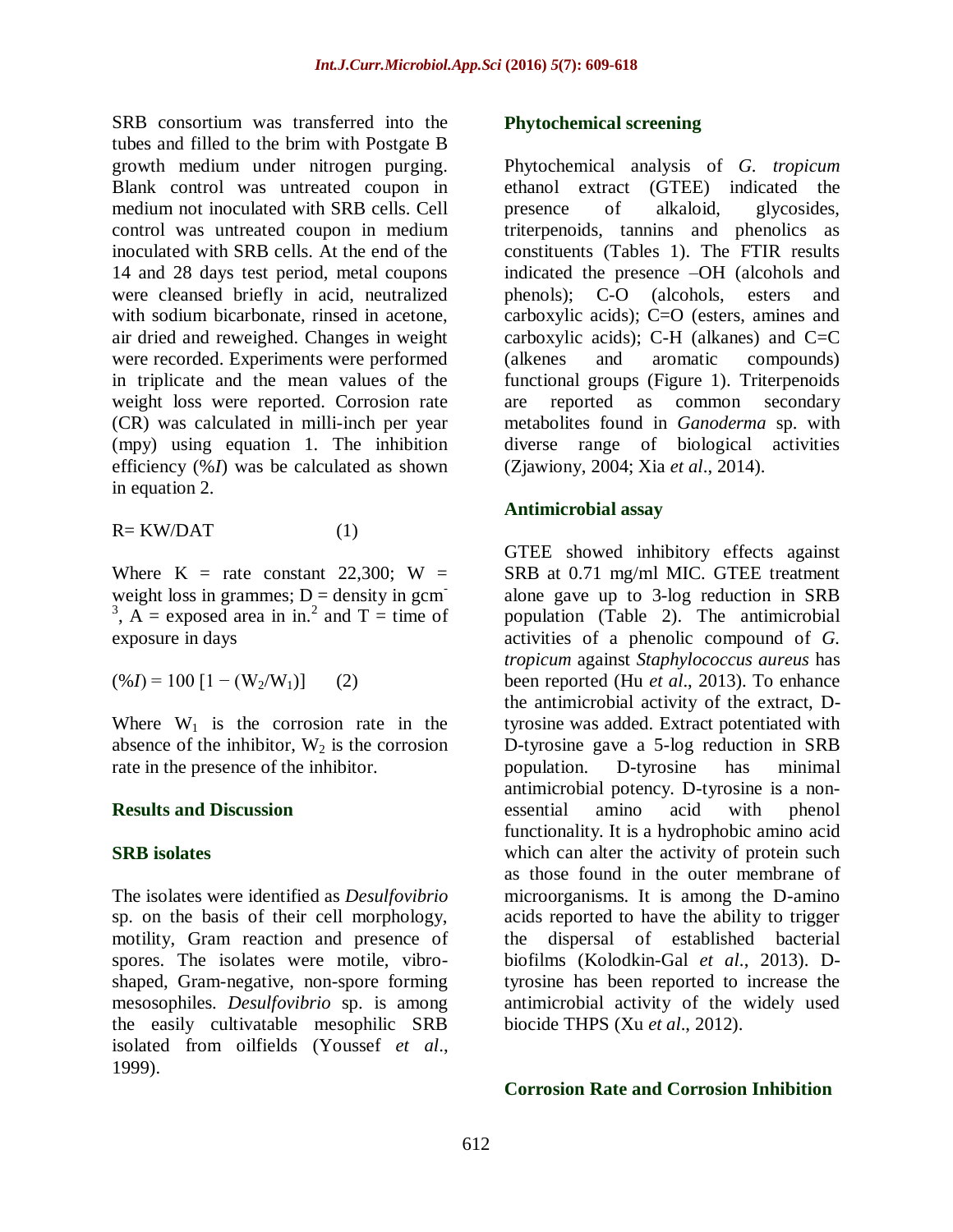Corrosion rates and inhibition efficiencies results with and without GREE treatment are shown in Table 3 and 4. The mean corrosion rate for untreated coupons without SRB cells for the 14 days test was 0.134 mpy, while that of untreated coupons with SRB cells was 0.362 mpy. The mean corrosion rate for untreated coupons without SRB cells for day 28 test was 0.175 mpy, while that of untreated coupons with SRB cells was 0.404 mpy. Corrosion rates at day 28 in the

presence of extract were higher than at day 14 although the difference was not significant ( $p<0.05$ ). Results of the effect of temperature on corrosion rate are shown in Figure 2 and 3. Corrosion inhibition efficiency increased with increase in concentration from sub-MIC to supra-MIC. Extract+D-tyrosine blend gave the highest inhibition efficiency of 83.93 (day 14) and 72.09 (day 28).

| Phytochemical                     | <b>Test</b>         | <b>Observation</b> |
|-----------------------------------|---------------------|--------------------|
| <b>Alkaloid</b>                   | Mayer's test        |                    |
|                                   | Wagner's test       |                    |
|                                   | Dragendorff's       | $^{+}$             |
|                                   | test                |                    |
| <b>Glycosides</b>                 | Legal's test        | $^{+}$             |
|                                   | Keller-Killiani     | $^{+}$             |
|                                   | test                |                    |
| <b>Proteins</b>                   | Million's           |                    |
|                                   | <b>B</b> iuret      |                    |
| <b>Flavonoids</b>                 | Shinoda test        |                    |
|                                   | Alkaline<br>reagent |                    |
|                                   | test                |                    |
| <b>Triterpenoids and Steroids</b> | Libermann-          | $^{+}$             |
|                                   | Burchard' test      |                    |
|                                   | Salkowski test      | $^{+}$             |
| <b>Phenolics and Tannins</b>      | chloride<br>Ferric  | $^{+}$             |
|                                   | test                |                    |
|                                   | Lead acetate test   | $^+$               |

### **Table.1** Phytochemical screening of ethanol extract of Ganoderma tropicum

#### **Table.2** SRB population with and without treatment

| <b>MPN Values</b>     |                      |                      |                      |  |
|-----------------------|----------------------|----------------------|----------------------|--|
|                       | 95% confidence limit |                      |                      |  |
| <b>Treatment</b>      | <b>Value</b>         | Low                  | <b>High</b>          |  |
|                       |                      |                      |                      |  |
| <b>Control</b>        | $8.7 \times 10^{7}$  | $4.47 \times 10^{7}$ | $1.71 \times 10^{8}$ |  |
| 100 ppm D-tyrosine    | $6.25 \times 10^5$   | $2.92 \times 10^5$   | $1.34 \times 10^6$   |  |
| $0.71$ (mgm/l) GTEE   | $2.05 \times 10^{2}$ | $1.14 \times 10^{2}$ | $3.72 \times 10^{2}$ |  |
| $0.71$ (mg/ml) GTEE + | 7.5                  | 3.6                  | 15.9                 |  |
| 50 ppm D-tyrosine     |                      |                      |                      |  |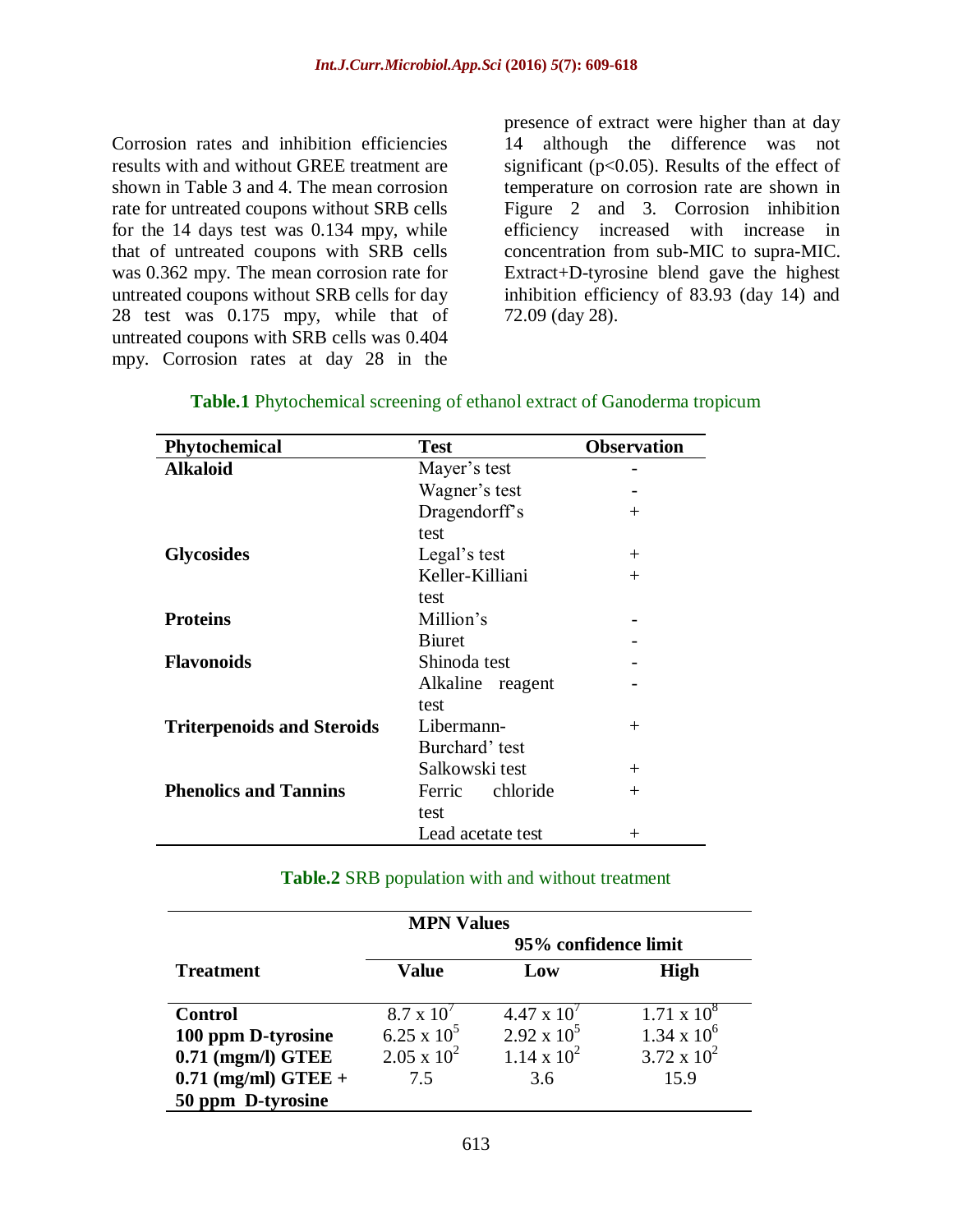| <b>Treatment</b>          | <b>Corrosion rate</b><br>(mpy) | <b>Inhibition efficiency</b><br>$(\%I)$ |
|---------------------------|--------------------------------|-----------------------------------------|
| <b>Blank control</b>      | 0.134                          |                                         |
| <b>Cell control</b>       | 0.362                          |                                         |
| Sub-MIC                   | 0.199                          | 45.03                                   |
| <b>MIC</b>                | 0.148                          | 59.12                                   |
| Supra-MIC                 | 0.131                          | 63.81                                   |
| 50 ppm D-tyrosine         | 0.201                          | 44.48                                   |
| $MIC + 50$ ppm D-tyrosine | 0.058                          | 83.98                                   |

**Table.3** Corrosion rates of carbon steel and inhibition efficiencies of GTEE (14-days test)

Blank control = untreated coupon – SRB; cell control = untreated coupon + SRB

**Table.4** Corrosion rates of carbon steel and inhibition efficiencies of GTEE (28-days test)

| <b>Treatment</b>          | <b>Corrosion rate</b><br>(mpy) | <b>Inhibition efficiency</b><br>$(\%I)$ |
|---------------------------|--------------------------------|-----------------------------------------|
| <b>Blank control</b>      | 0.175                          |                                         |
| <b>Cell control</b>       | 0.404                          |                                         |
| Sub-MIC                   | 0.227                          | 43.19                                   |
| <b>MIC</b>                | 0.169                          | 58.17                                   |
| Supra-MIC                 | 0.152                          | 62.38                                   |
| 50 ppm D-tyrosine         | 0.219                          | 45.79                                   |
| $MIC + 50$ ppm D-tyrosine | 0.113                          | 72.09                                   |

Blank control = untreated coupon – SRB; cell control = untreated coupon + SRB

## **Fig.1** FTIR spectrum for GTEE

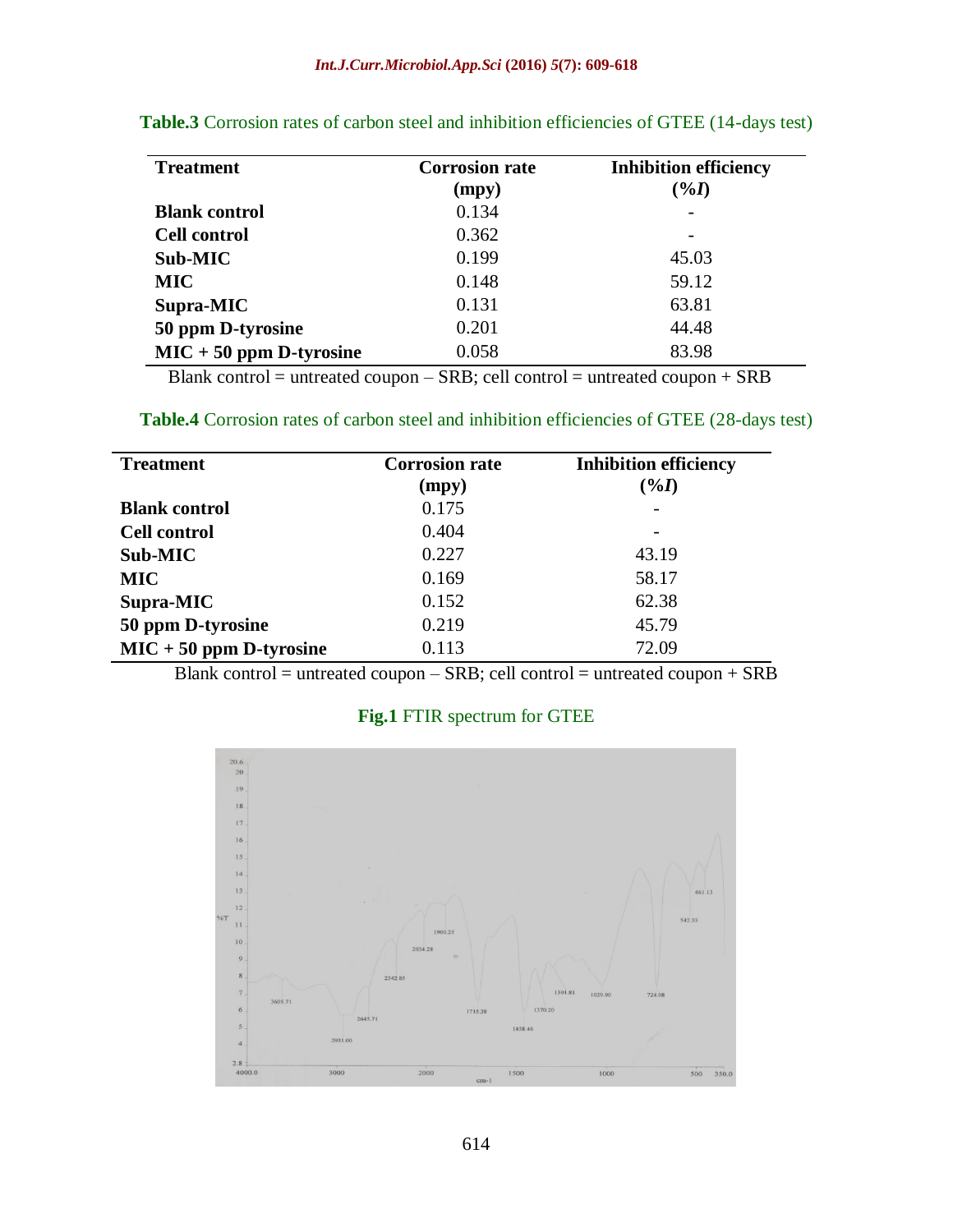



**Fig.3** Corrosion rate with varying temperature in the presence and absence of GTEE (28-days test)



We attributed the corrosion inhibitory behavior of our extracts to their antimicrobial properties as well as to the adsorption of their molecules on the metal surface. Several studies have shown that

plant extracts do bind to metal surfaces to form an unstable protective conditioning layer (Eddy and Ebenso, 2010; Nwaedozie *et al*., 2015).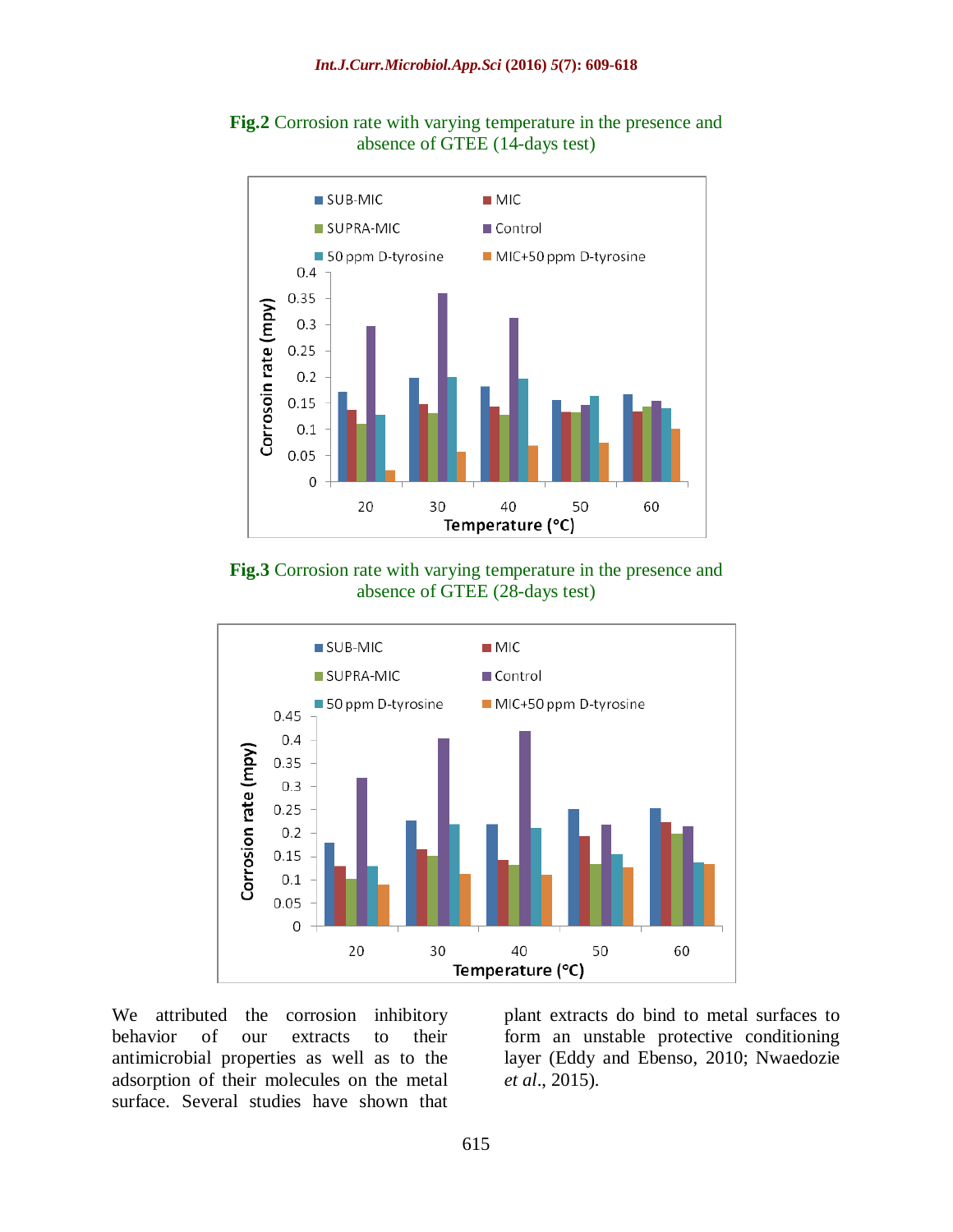The inhibition efficiencies of the extracts were seen to reduce with exposure time and at higher temperatures. The efficiency of *Eucalyptus camaldulenis* extract was reported to decrease with exposure time while the corrosion rate increases with temperature (Abdulkhaleq, 2013). Dtyrosine has good inhibition efficiency against corrosion of carbon steel (Gowri *et al*., 2012). A synergistic effect was observed in our study as indicated by higher inhibition efficiency, when D-tyrosine combined with the extract.

Corrosion rates have been generally reported to increase with increase in temperature for chemical corrosion. Our investigation did not however show increase in corrosion rate with increase in temperatures with the exception of the extract + D-tyrosine blend. A likely reason for the observed difference is that temperature limits the activities of microorganisms. Temperatures above  $40^{\circ}$ C do not support growth and metabolism mesophilic of microorganisms such as our SRB isolates. Corrosion in the blank control where SRB cells were absent was attributed to chemical factors. Because extract potentiated with D-tyrosine gave insignificant cell counts, corrosion in the presence of extract + D-tyrosine was also attributed to chemical corrosion. Corrosion rates at temperatures above  $40^{\circ}$ C were close in value to the blank control. The microbial corrosion factor for day 14 test was determined to be 0.37 while that for day 28 was 0.43. The minimum thickness ratio u  $was > 0.75$ . Hence the corrosion monitored was minor (Appuhamy *et al*., 2011).

In conclusion, not all biocides have antimicrobial and anticorrosion properties. Phytochemicals generally show good anticorrosion inhibition efficiency because they can bind to metal surfaces to form an unstable protective conditioning layer.

However their anticorrosion behavior in sour environment is generally poor. This is because souring most times is of biological origin, such that a mere coating of the surface of the metal by adsorption of extracts does not necessarily stop the corrosion process if the substance does not have a metabolic inhibition effect on the biological agents. Finding Phytochemicals with both antimicrobial and anticorrosion abilities like GTEE reported in this study is remarkable. It is note worthy that this extracts can be potentiated using an equally green chemical in the form of the amino acid D-tyrosine.

## **Acknowledgment**

The authors wish to acknowledge World Bank African Centre of Excellence for Oilfield Chemicals Research for sponsoring this research.

## **References**

- Abdulkhaleq, L.G. 2013. The inhibitive effect of *Eucalyptus camaldulenis* leaves extracts on the corrosion of low carbon steel in HCl. *J. Engineering and develop.,* 17(3): 1555 – 1569.
- Abu, G.O., Owate, I.O. 2003. Corrosion resistance of some ceramics in hostile environments. *Scientia Africana*, 2(1&2): 99-105.
- Anderson, G.G., O'Toole, G.A. 2008. Innate and induced resistance mechanisms of bacterial biofilms.*Curr. Top. Microbiol. Immunol.,* 322: 85-105.
- Appuhamy, J.M.R.S., Ohga, M., Kaita, T., Chun, P. and Dissanayake, P.B.R. 2011. Estimation of corrosioninduced strength deterioration of steel bridge plates- an analytical method. *Annual Res J. SLSAJ*., 11: 19-25.
- Chin, S.K., Law, C.L. and Cheng, P.G. 2011. Effect of drying on crude ganoderic acids and water soluble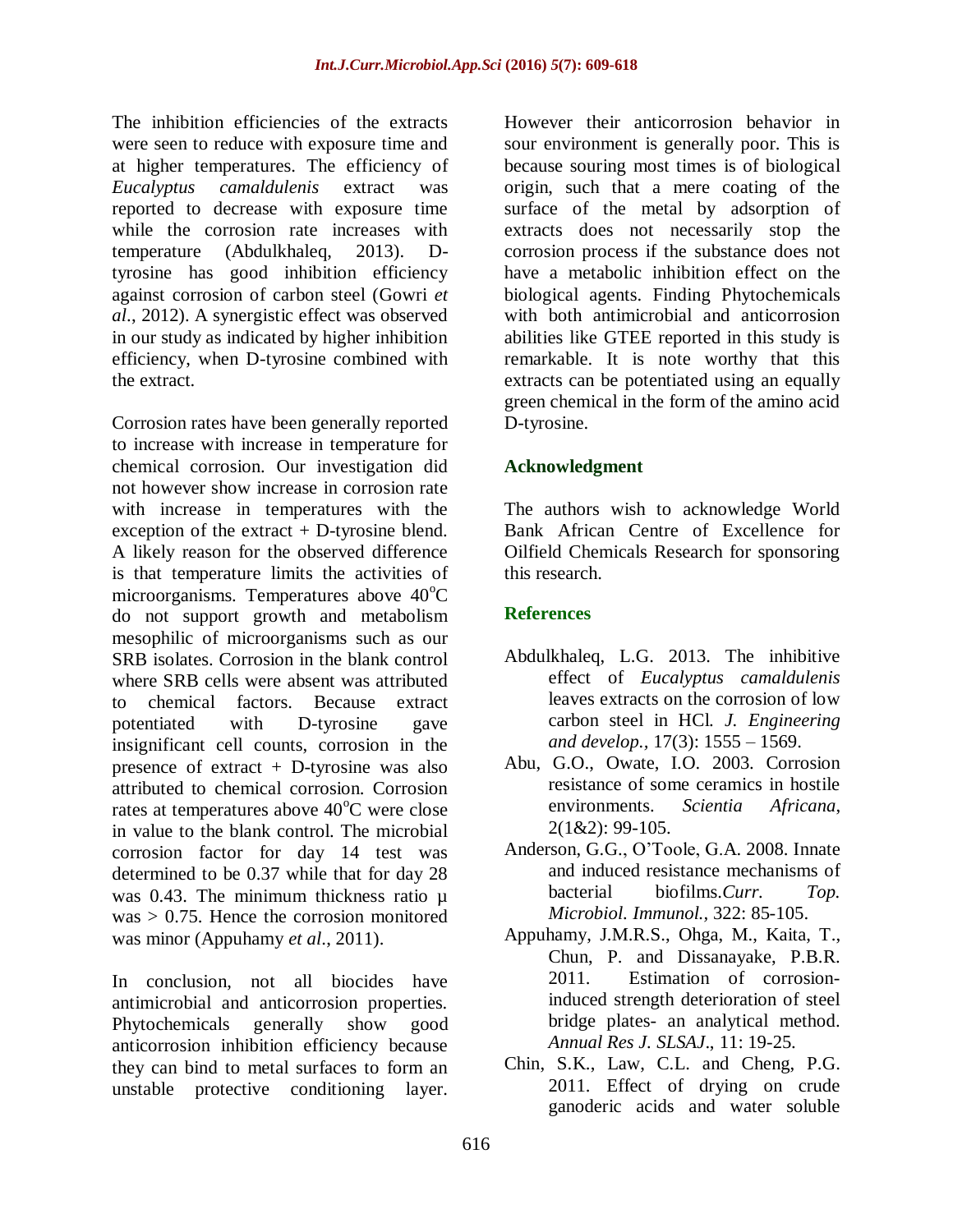content in *Ganoderma lucidum*. *Int. J. Pharm. Pharm. Sci.,* 3(1): 3843-3854.

- Chong, K., Ismail, K. and Abdullah, S. 2014. Screening for potential antimcrobial compounds from *Ganoderma boninense* against selected food borne and skin disease pathogens. *Int. J. Pharm. Pharm. Sci.,*  6(2): 771-774.
- Cortás, L.C., Carreira, M.V. and Costa, A.C.A. 2012. Biogenic production of sulfides in water-oil samples and its correlation with the deterioration of storage tank. *Brazilian J. Petroleum and Gas*, 6(3): 115-131.
- Eddy, N.O. and Ebenso, E.E. 2010. Corrosion inhibition and adsorption properties of ethanol extract of *Gongronema latifolium* on mild steel in H2SO4. *Pigment and Resin Technol.,* 39(2): 77 - 83.
- Egan, M. 2011. Internal corrosion suspected as cause of Alaskan pipeline leak. *Mater. Perform.,* 50(5): 14-23.
- Ehrlich, H.L. 1997. Microbes and metals. *Appl. Microbiol. Biotechnol*., 48: 687- 692.
- Etim, E.E., Akpan, I.U. and Edet, E.J. 2012. Antimicrobial properties of common mushrooms in Nigeria. *Int. J. Modern Biol. Med.*, 2(2): 64-71.
- Gowri, S., Sathiyabama, J., Prabhakar, P. and Rajendran, S. 2012. Inhibition behaviour of carbon steel in sea water in the presence of tyrosine- $Zn^{2+}$ system. *Int. J. Res. Chem. Environ.,*  3(1): 156-162.
- Gu, T. 2012. Can acid producing bacteria be responsible for very fast MIC pitting? NACE CORROSION/2012, paper no. 0001214. (Houston, TX: NACE, 2012).
- Hu, L.L., Ma, Q.Y., Huang, S.Z., Guo, Z.K., Guo, J.C., Dai, H.F. and Zhao, Y.X. 2013. Two New Phenolic Compounds from the Fruiting Bodies of

Ganoderma tropicum. *Bull. Korean Chem. Soc*., 34(3): 884-886.

- Kolodkin-Gal, L., Romero, D., Cao, S., Clardy, J., Kolter, R. and Losick, R. 2010. D-amino acids trigger biofilm disassembly. *Sci.,* 328(5978): 627-639
- Korenblum, E., Goulart, F. R. V., Rodrigues, I. A., Abreu, F., Lins, U. Alves, P. B., Blank, A. F., Valoni, E., Sebastián, G. V., Alviano, D. S., Alviano, C. S. and Seldin, L. 2013. Antimicrobial action and anticorrosion effect against sulphate reducing bacteria by lemongrass (*Cymbopogon citratus* ) essential oil and its major component, the citral. *AMB Express,* 3: 44.doi: 10.1186/2191-0855-3-44.
- Mothana, R.A., Jansen, R., Julich, W.D. and Lindequist, U.J. 2000. Ganomycins A and B, new farnesyl hydorquinones from the basidiomycete *Ganoderma pfeifferi*. *J. Nat. Prod.,* 63 (3): 416- 418.
- Nwaedozie, J.M., Akpan, E. J. and Olufemi, A. 2015. Inhibition and adso-kinetics studies of *Gmelina arborea* fruit extract on corrosion of armoured steel plates in hydrochloric acid. *Int. J. Scientific & Engineering Res.,* 6(9): 701-717.
- Okoko, F.J. 2011. Antimicrobial activity of aqueous and ethanol leaf extracts of *Cassia alata* on some clinical bacteria isolates. *Int. Res. J. Microbiol.,*  (*IRJM*), 2(11): 455-459.
- Rajasekar, A., Anandkumar, B., Maruthamuthu, S., Ting, Y-P.and Rahman, P. K. S. M. 2010. Characterization of corrosive bacterial consortia isolated from petroleumproduct-transporting pipelines. *Appl. Microbiol. Biotechnol.,* 85: 1175- 1188.
- Shah, P., Modi, H.A., Shukla, M.D. and Lahiri, S.M. 2014. Preliminary